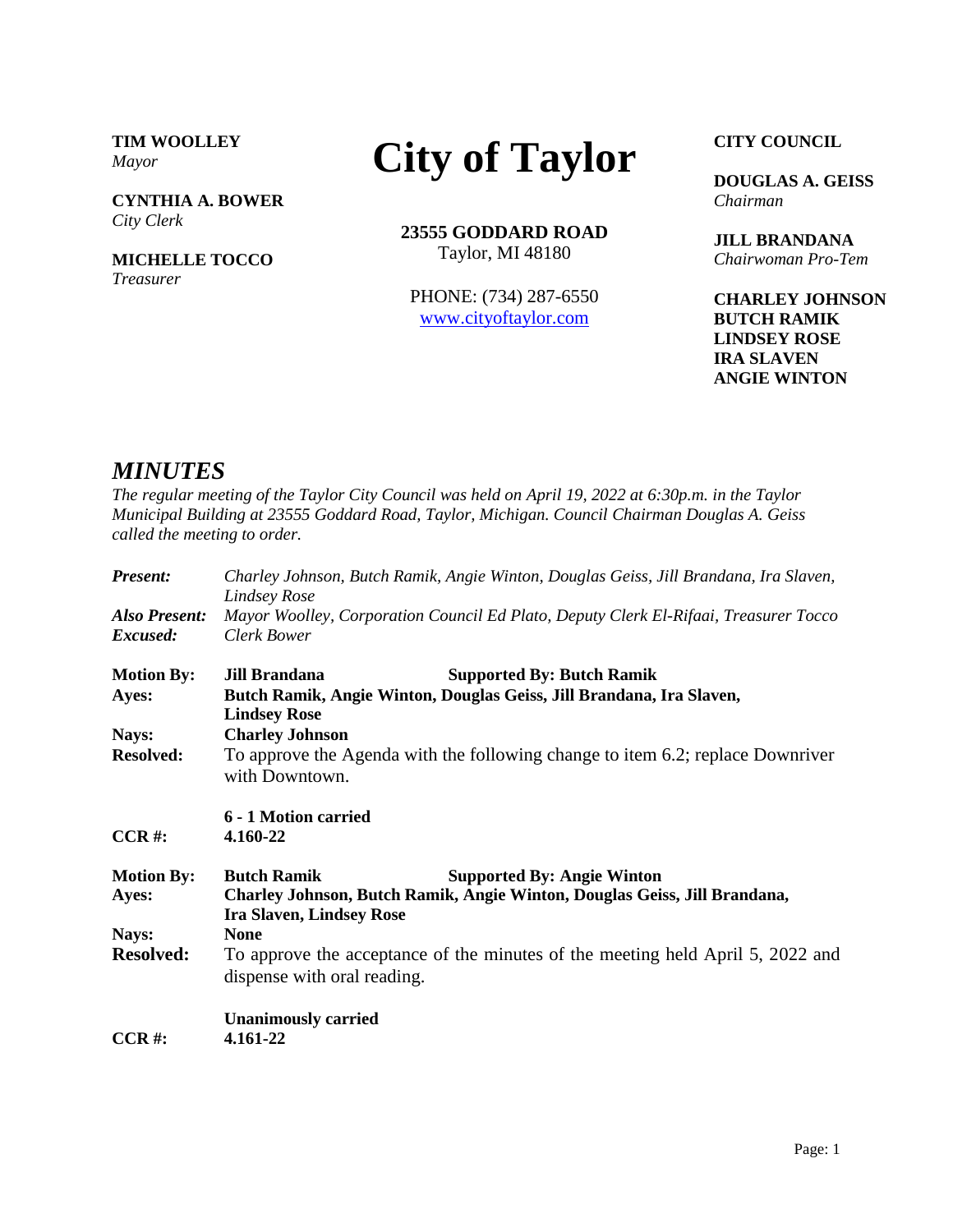| <b>Motion By:</b>         | <b>Supported By: Butch Ramik</b><br><b>Charley Johnson</b>                                                                                               |
|---------------------------|----------------------------------------------------------------------------------------------------------------------------------------------------------|
| Ayes:                     | Charley Johnson, Butch Ramik, Angie Winton, Douglas Geiss, Jill Brandana,                                                                                |
|                           | <b>Ira Slaven, Lindsey Rose</b><br><b>None</b>                                                                                                           |
| Nays:<br><b>Resolved:</b> | To receive and file Taylor Auxiliary Police Officer of the Year Award and                                                                                |
|                           | Retirement Announcement.                                                                                                                                 |
|                           |                                                                                                                                                          |
|                           | <b>Unanimously carried</b>                                                                                                                               |
| $CCR$ #:                  | 4.162-22                                                                                                                                                 |
|                           |                                                                                                                                                          |
| <b>Motion By:</b>         | <b>Charley Johnson</b><br><b>Supported By: Butch Ramik</b>                                                                                               |
| Ayes:                     | Charley Johnson, Butch Ramik, Angie Winton, Douglas Geiss, Jill Brandana,                                                                                |
|                           | <b>Ira Slaven, Lindsey Rose</b>                                                                                                                          |
| Nays:<br><b>Resolved:</b> | <b>None</b>                                                                                                                                              |
|                           | To approve the appointment of Angie Winton to the Downtown Development<br>Authority as Council Representative for a term to expire on December 31, 2025. |
|                           |                                                                                                                                                          |
|                           | <b>Unanimously carried</b>                                                                                                                               |
| $CCR$ #:                  | 4.163-22                                                                                                                                                 |
|                           |                                                                                                                                                          |
| <b>Motion By:</b>         | <b>Supported By: Angie Winton</b><br><b>Jill Brandana</b>                                                                                                |
| Ayes:                     | Charley Johnson, Butch Ramik, Angie Winton, Douglas Geiss, Jill Brandana,                                                                                |
|                           | <b>Ira Slaven, Lindsey Rose</b>                                                                                                                          |
| Nays:                     | <b>None</b>                                                                                                                                              |
| <b>Resolved:</b>          | To approve no longer paying toward Highland Park's debt to the Great Lakes Water                                                                         |
|                           | Authority and to request the State of Michigan to become directly involved in the                                                                        |
|                           | dispute, per attached DCC Board Resolution. Amounts billed attributable to                                                                               |
|                           | Highland Park debt will be placed in escrow.                                                                                                             |
|                           | <b>Unanimously carried</b>                                                                                                                               |
| $CCR$ #:                  | 4.164-22                                                                                                                                                 |
|                           |                                                                                                                                                          |
| <b>Motion By:</b>         | <b>Butch Ramik</b><br><b>Supported By: Ira Slaven</b>                                                                                                    |
| Ayes:                     | Charley Johnson, Butch Ramik, Angie Winton, Douglas Geiss, Jill Brandana,                                                                                |
|                           | <b>Ira Slaven, Lindsey Rose</b>                                                                                                                          |
| Nays:                     | <b>None</b>                                                                                                                                              |
| <b>Resolved:</b>          | To approve the Mayor and Clerk to execute a seven (7) year contract between the                                                                          |
|                           | City of Taylor, City of Riverview, and the Taylor Act 179 Authority.                                                                                     |
|                           | <b>Unanimously carried</b>                                                                                                                               |
| $CCR$ #:                  | 4.165-22                                                                                                                                                 |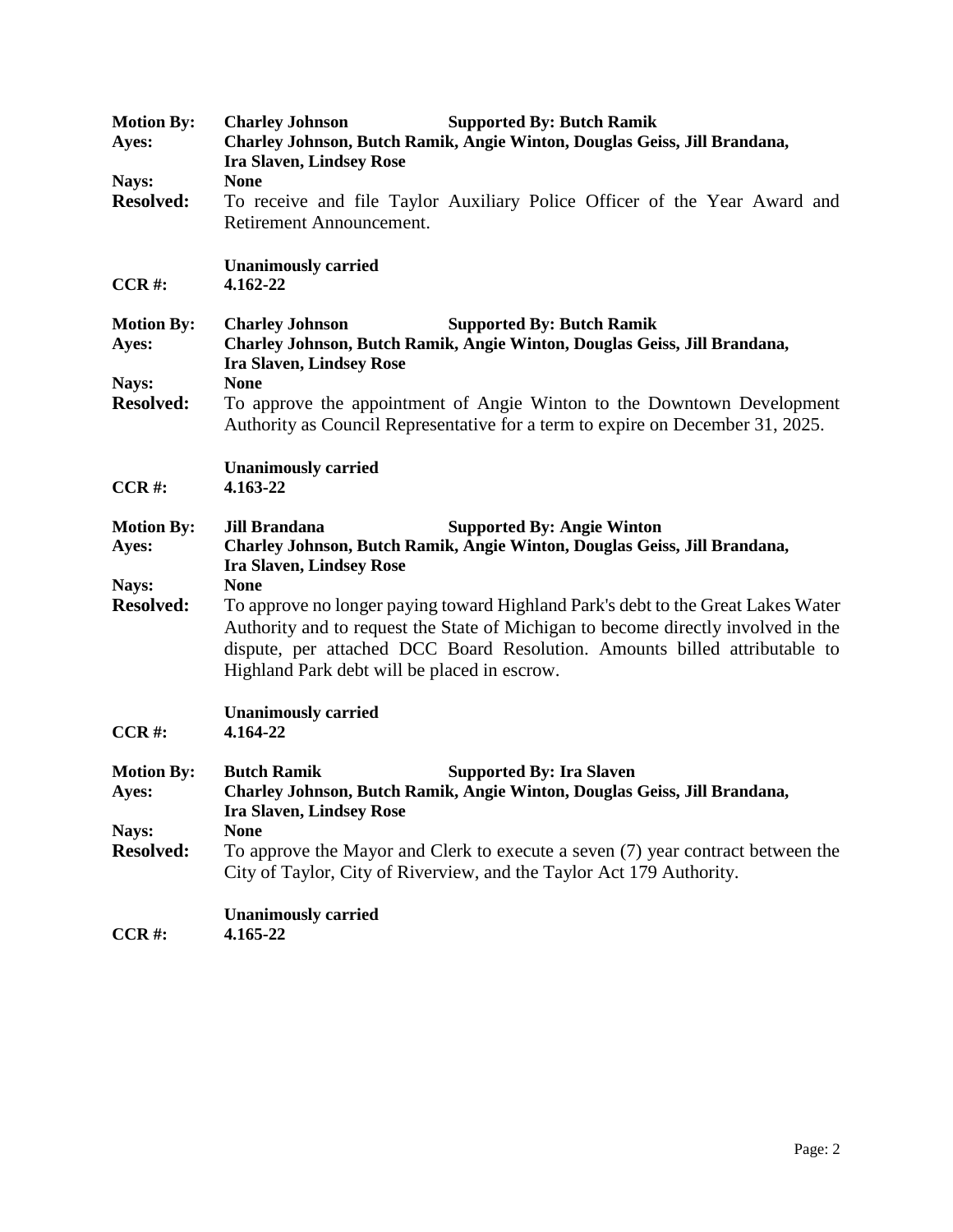| <b>Motion By:</b> | <b>Angie Winton</b>                  | <b>Supported By: Charley Johnson</b>                                                                                                                                                                                                               |
|-------------------|--------------------------------------|----------------------------------------------------------------------------------------------------------------------------------------------------------------------------------------------------------------------------------------------------|
| Ayes:             |                                      | <b>Charley Johnson, Angie Winton, Douglas Geiss</b>                                                                                                                                                                                                |
| Nays:             |                                      | Butch Ramik, Jill Brandana, Ira Slaven, Lindsey Rose                                                                                                                                                                                               |
| <b>Resolved:</b>  |                                      | To approve the second reading of the amendment of Chapter 2 Administration,<br>Article 3, Division 3 Standards of Conduct, of said Code. Also known as Taylor's                                                                                    |
|                   | term consecutively."                 | Ethics Ordinance, originally approved August 7, 2007, but deleting the sentence<br>in Section 2-131(c)(2) regarding the terms of members of the Board of Ethics<br>stating, "No member of the board shall serve more than one term or portion of a |
|                   | <b>Interested Parties: M. Tinney</b> |                                                                                                                                                                                                                                                    |

*Interested Parties:M. Sousa*

| $CCR$ #:                     | 3 - 4 Motion failed<br>4.166-22                                                                                                                                                                                                                                                                                                     |
|------------------------------|-------------------------------------------------------------------------------------------------------------------------------------------------------------------------------------------------------------------------------------------------------------------------------------------------------------------------------------|
| <b>Motion By:</b><br>Ayes:   | <b>Ira Slaven</b><br><b>Supported By: Jill Brandana</b><br>Charley Johnson, Butch Ramik, Angie Winton, Douglas Geiss, Jill Brandana,<br><b>Ira Slaven, Lindsey Rose</b>                                                                                                                                                             |
| Nays:<br><b>Resolved:</b>    | <b>None</b><br>To adopt the amendment to Chapter 22 - Fire Protection and Prevention, Article II<br>- Fire Code, of the Code of Ordinances, City of Taylor, to remove and replace the<br>sections that adopt and reference the 2015 International Fire Code and replace them<br>with and adopt the NFPA 1, Fire Code, 2021 Edition. |
| $CCR$ #:                     | <b>Unanimously carried</b><br>4.167-22                                                                                                                                                                                                                                                                                              |
| <b>Motion By:</b><br>Ayes:   | <b>Butch Ramik</b><br><b>Supported By: Ira Slaven</b><br>Charley Johnson, Butch Ramik, Angie Winton, Douglas Geiss, Jill Brandana,<br><b>Ira Slaven, Lindsey Rose</b>                                                                                                                                                               |
| Nays:<br><b>Resolved:</b>    | <b>None</b><br>To approve opening the public hearing on the 2022/2023 City of Taylor Proposed<br>Budget.                                                                                                                                                                                                                            |
| Interested Parties: C. Patts | <b>Interested Parties: N. Dmitruchina</b><br>Interested Parties: J. Mordarski                                                                                                                                                                                                                                                       |
| $CCR$ #:                     | <b>Unanimously carried</b><br>4.168-22                                                                                                                                                                                                                                                                                              |
| <b>Motion By:</b><br>Ayes:   | <b>Angie Winton</b><br><b>Supported By: Jill Brandana</b><br>Charley Johnson, Butch Ramik, Angie Winton, Douglas Geiss, Jill Brandana,<br><b>Ira Slaven, Lindsey Rose</b>                                                                                                                                                           |
| Nays:<br><b>Resolved:</b>    | <b>None</b><br>To approve closing the public hearing on the 2022/2023 City of Taylor proposed<br>budget.                                                                                                                                                                                                                            |
| $CCR$ #:                     | <b>Unanimously carried</b><br>4.169-22                                                                                                                                                                                                                                                                                              |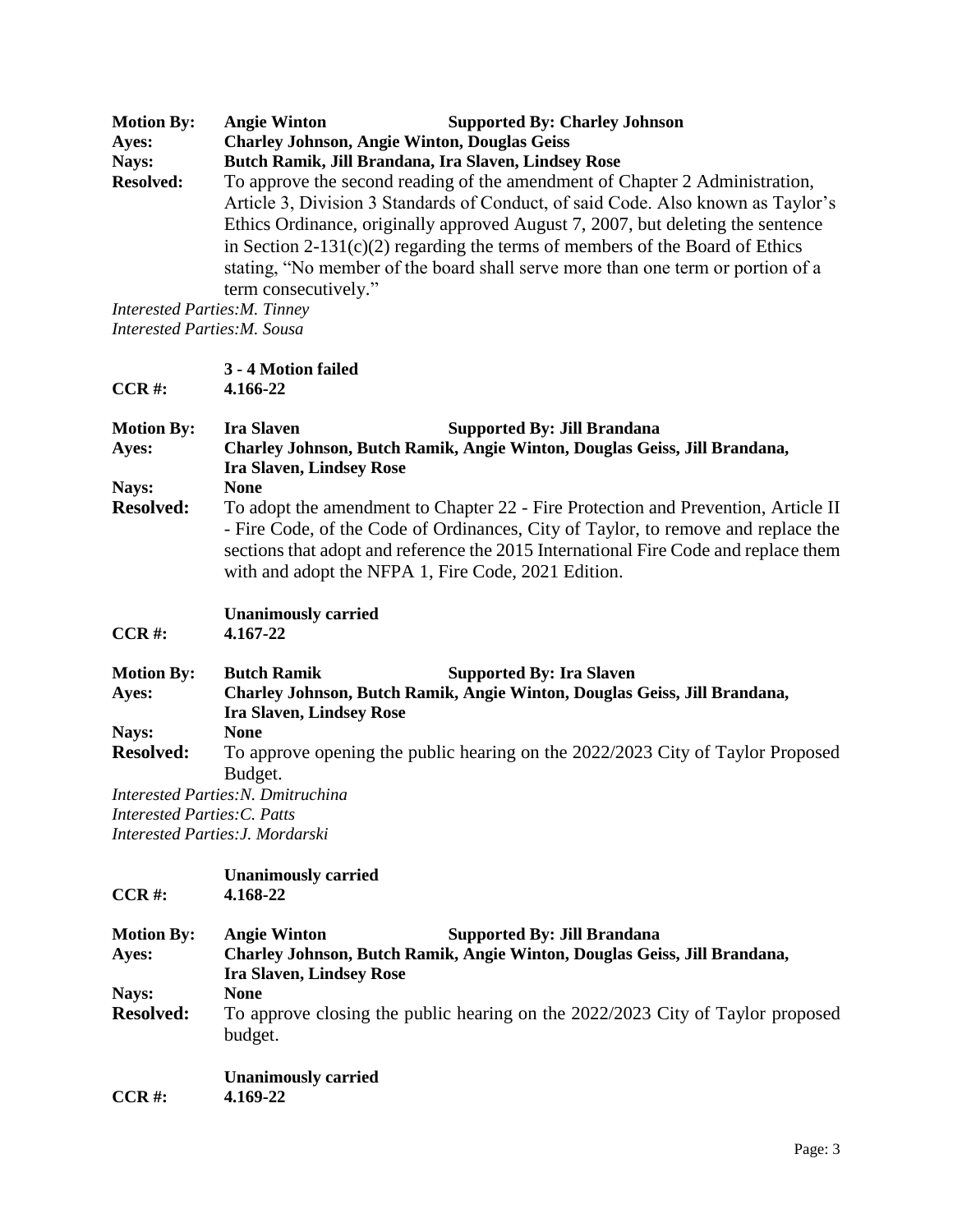| <b>Motion By:</b><br>Ayes:                              | <b>Butch Ramik</b><br><b>Supported By: Charley Johnson</b><br>Charley Johnson, Butch Ramik, Angie Winton, Douglas Geiss, Jill Brandana,<br><b>Ira Slaven, Lindsey Rose</b>                                                                                                                                                                                                                                                                                               |
|---------------------------------------------------------|--------------------------------------------------------------------------------------------------------------------------------------------------------------------------------------------------------------------------------------------------------------------------------------------------------------------------------------------------------------------------------------------------------------------------------------------------------------------------|
| Nays:<br><b>Resolved:</b>                               | <b>None</b><br>To receive and file a memorandum from the Director of Budget and Finance<br>regarding the Headlee and Truth-in-Taxation calculations.                                                                                                                                                                                                                                                                                                                     |
| $CCR$ #:                                                | <b>Unanimously carried</b><br>4.170-22                                                                                                                                                                                                                                                                                                                                                                                                                                   |
| <b>Motion By:</b><br>Ayes:<br>Nays:<br><b>Resolved:</b> | <b>Supported By: Butch Ramik</b><br><b>Charley Johnson</b><br>Charley Johnson, Butch Ramik, Angie Winton, Douglas Geiss, Jill Brandana,<br><b>Ira Slaven, Lindsey Rose</b><br><b>None</b><br>To approve the proposed 2022 Ad Valorem Tax Levy and authorize the City Clerk<br>to certify the mileages to spread by the Assessor against the taxable valuation of all<br>real and personal subject to taxation in the City of Taylor to be collected by the<br>Treasurer. |
| $CCR$ #:                                                | <b>Unanimously carried</b><br>4.171-22                                                                                                                                                                                                                                                                                                                                                                                                                                   |
| <b>Motion By:</b><br>Ayes:<br>Nays:<br><b>Resolved:</b> | <b>Supported By: Angie Winton</b><br><b>Charley Johnson</b><br>Charley Johnson, Butch Ramik, Angie Winton, Douglas Geiss, Ira Slaven<br><b>Jill Brandana, Lindsey Rose</b><br>To approve the 1% property tax administration fee to be included on the 2022<br>property tax bills.                                                                                                                                                                                        |
| $CCR$ #:                                                | 5 - 2 Motion carried<br>4.172-22                                                                                                                                                                                                                                                                                                                                                                                                                                         |
| <b>Motion By:</b><br>Ayes:<br>Nays:<br><b>Resolved:</b> | <b>Angie Winton</b><br><b>Supported By: Charley Johnson</b><br><b>Charley Johnson, Angie Winton, Douglas Geiss</b><br>Butch Ramik, Jill Brandana, Ira Slaven, Lindsey Rose<br>To approve amending the fiscal year 2021/2022 budgets and adopting the fiscal<br>year 2022/2023 budgets for the General Fund, Special Revenue Funds and<br>Enterprise Funds per the attached budget document.                                                                              |
| $CCR$ #:                                                | 3 - 4 Motion failed<br>4.173-22                                                                                                                                                                                                                                                                                                                                                                                                                                          |
| <b>Motion By:</b><br>Ayes:<br>Nays:<br><b>Resolved:</b> | <b>Supported By: Butch Ramik</b><br><b>Angie Winton</b><br>Charley Johnson, Butch Ramik, Angie Winton, Douglas Geiss, Jill Brandana,<br><b>Ira Slaven, Lindsey Rose</b><br><b>None</b><br>To receive and file March 2022 Paid Invoice Report.                                                                                                                                                                                                                            |
| $CCR$ #:                                                | <b>Unanimously carried</b><br>4.174-22                                                                                                                                                                                                                                                                                                                                                                                                                                   |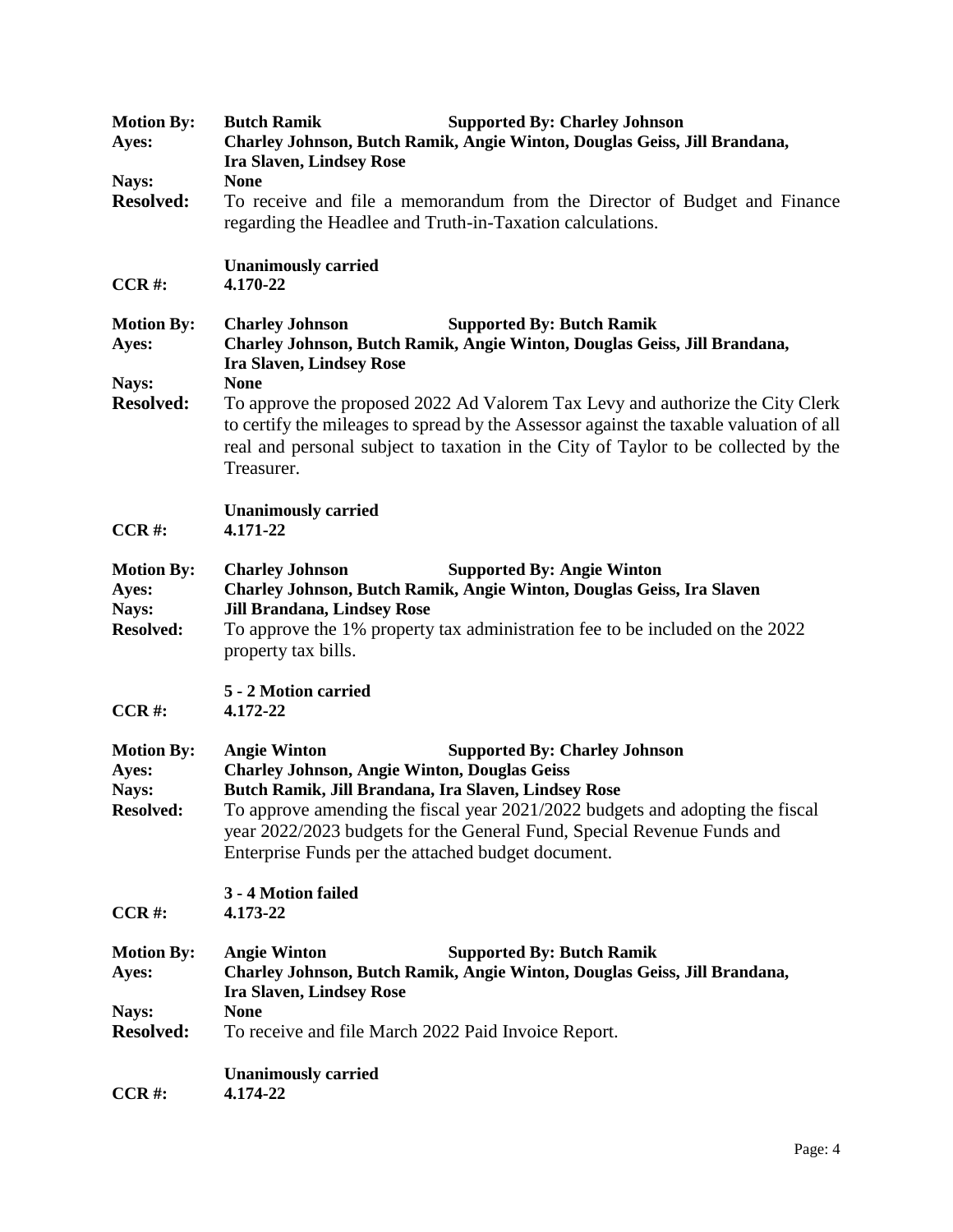| <b>Motion By:</b><br>Ayes:          | <b>Angie Winton</b><br><b>Supported By: Ira Slaven</b><br>Charley Johnson, Butch Ramik, Angie Winton, Douglas Geiss, Jill Brandana,<br><b>Ira Slaven, Lindsey Rose</b>                                                                                                      |  |
|-------------------------------------|-----------------------------------------------------------------------------------------------------------------------------------------------------------------------------------------------------------------------------------------------------------------------------|--|
| Nays:<br><b>Resolved:</b>           | <b>None</b><br>To receive and file March 2022 Budget Performance Report.                                                                                                                                                                                                    |  |
| $CCR$ #:                            | <b>Unanimously carried</b><br>4.175-22                                                                                                                                                                                                                                      |  |
| <b>Motion By:</b><br>Ayes:          | <b>Angie Winton</b><br><b>Supported By: Jill Brandana</b><br>Charley Johnson, Butch Ramik, Angie Winton, Douglas Geiss, Jill Brandana,<br><b>Lindsey Rose</b>                                                                                                               |  |
| Nays:<br><b>Resolved:</b>           | <b>Ira Slaven</b><br>To approve a professional service agreement between EnablePoint Corporation<br>and the City of Taylor for false alarm billing.                                                                                                                         |  |
| $CCR$ #:                            | 6 - 1 Motion carried<br>4.176-22                                                                                                                                                                                                                                            |  |
| <b>Motion By:</b><br>Ayes:          | <b>Supported By: Ira Slaven</b><br><b>Charley Johnson</b><br>Charley Johnson, Butch Ramik, Angie Winton, Douglas Geiss, Jill Brandana,<br><b>Ira Slaven, Lindsey Rose</b>                                                                                                   |  |
| Nays:<br><b>Resolved:</b>           | <b>None</b><br>To approve sending the Building Official to the COCM 2022 spring conference,<br>May 15-18th for an overnight stay, for an amount not to exceed \$500 plus incidental<br>expenses. Funded through Building Department-Training and Transportation<br>account. |  |
| $CCR$ #:                            | <b>Unanimously carried</b><br>4.177-22                                                                                                                                                                                                                                      |  |
| <b>Motion By:</b><br>Ayes:          | <b>Supported By: Angie Winton</b><br><b>Jill Brandana</b><br>Charley Johnson, Butch Ramik, Angie Winton, Douglas Geiss, Jill Brandana,<br><b>Ira Slaven, Lindsey Rose</b>                                                                                                   |  |
| Nays:<br><b>Resolved:</b>           | <b>None</b><br>To approve opening the public hearing to receive suggestions, proposals, and ideas<br>from residents and agencies concerning the 2022/2023 Community Development<br>Department Action Plan budget.                                                           |  |
| <b>Interested Parties: C. Patts</b> |                                                                                                                                                                                                                                                                             |  |

|               | <b>Unanimously carried</b> |
|---------------|----------------------------|
| <b>CCR #:</b> | 4.178-22                   |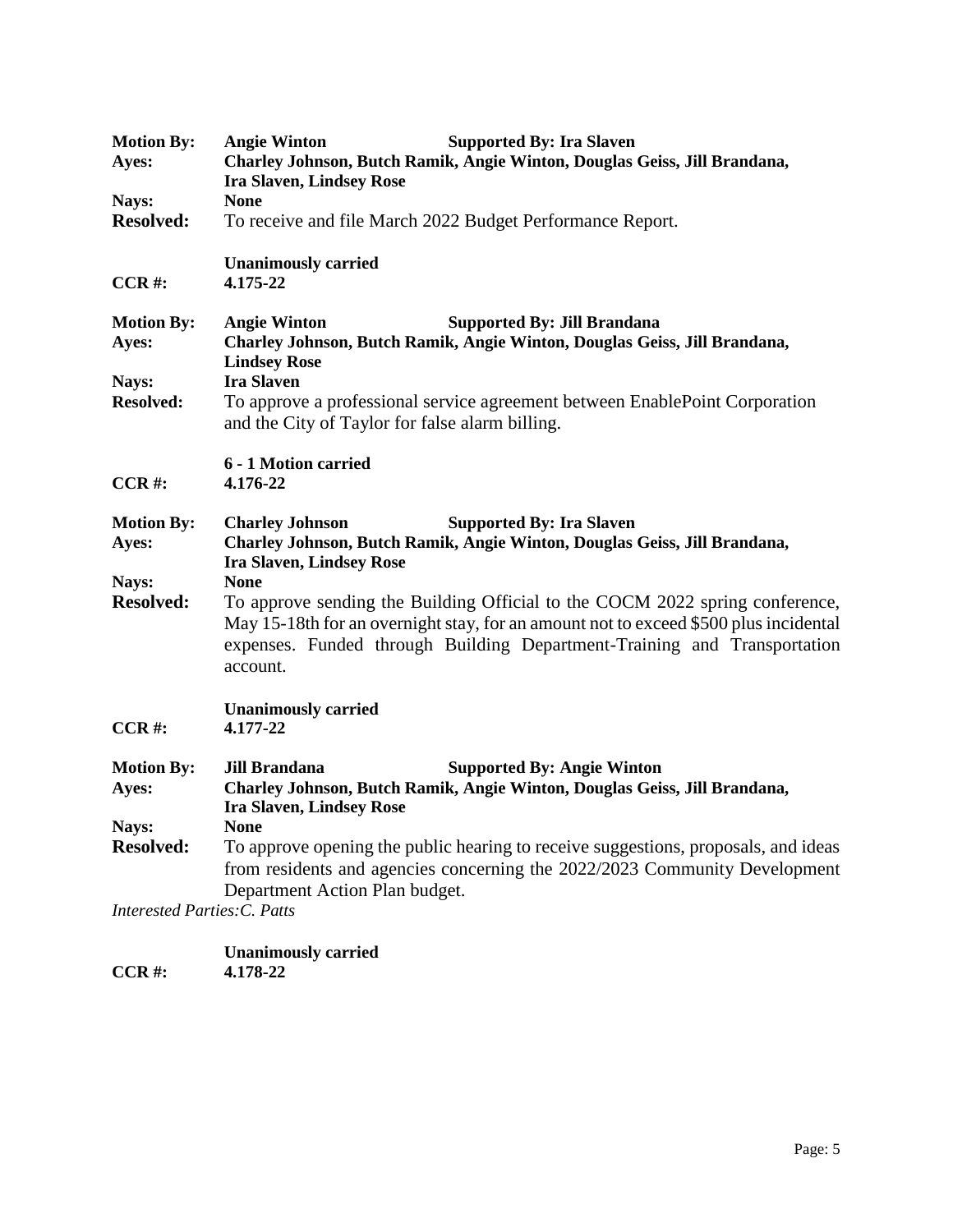| <b>Motion By:</b><br>Ayes: | <b>Supported By: Butch Ramik</b><br><b>Angie Winton</b><br>Charley Johnson, Butch Ramik, Angie Winton, Douglas Geiss, Jill Brandana,<br><b>Ira Slaven, Lindsey Rose</b>                                               |
|----------------------------|-----------------------------------------------------------------------------------------------------------------------------------------------------------------------------------------------------------------------|
| Nays:<br><b>Resolved:</b>  | <b>None</b><br>To approve closing the public hearing from receiving suggestions, proposals, and<br>ideas from residents and agencies concerning the 2022/2023 Community<br>Development Department Action Plan Budget. |
| $CCR$ #:                   | <b>Unanimously carried</b><br>4.179-22                                                                                                                                                                                |
| <b>Motion By:</b><br>Ayes: | <b>Supported By: Charley Johnson</b><br><b>Butch Ramik</b><br>Charley Johnson, Butch Ramik, Angie Winton, Douglas Geiss, Jill Brandana,<br><b>Ira Slaven, Lindsey Rose</b>                                            |
| Nays:<br><b>Resolved:</b>  | <b>None</b><br>To approve the Mayor and Clerk to sign the amendment to Contract 22-5158<br>between the City of Taylor and MDOT.                                                                                       |
| $CCR$ #:                   | <b>Unanimously carried</b><br>4.180-22                                                                                                                                                                                |
| <b>Motion By:</b><br>Ayes: | <b>Charley Johnson</b><br><b>Supported By: Angie Winton</b><br>Charley Johnson, Angie Winton, Douglas Geiss, Jill Brandana, Ira Slaven,<br><b>Lindsey Rose</b><br><b>Butch Ramik</b>                                  |
| Nays:<br><b>Resolved:</b>  | To approve the 2021 Asphalt Pavement Resurfacing Contract Extension for One<br>(1) Year to Al's Asphalt Paving Company, current vendor, for work to be<br>completed in the 2022-2023 Fiscal Year.                     |
| $CCR$ #:                   | 6 - 1 Motion carried<br>4.181-22                                                                                                                                                                                      |
| <b>Motion By:</b><br>Ayes: | <b>Charley Johnson</b><br><b>Supported By: Jill Brandana</b><br>Charley Johnson, Angie Winton, Douglas Geiss, Jill Brandana, Ira Slaven,<br><b>Lindsey Rose</b>                                                       |
| Nays:<br><b>Resolved:</b>  | <b>Butch Ramik</b><br>To approve the 2021 Concrete Panel Replacement Contract Extension One (1)<br>Year to current vendor (Al's Asphalt Paving Company) for work to be completed<br>in the 2022-2023 Fiscal Year.     |
| $CCR$ #:                   | 6 - 1 Motion carried<br>4.182-22                                                                                                                                                                                      |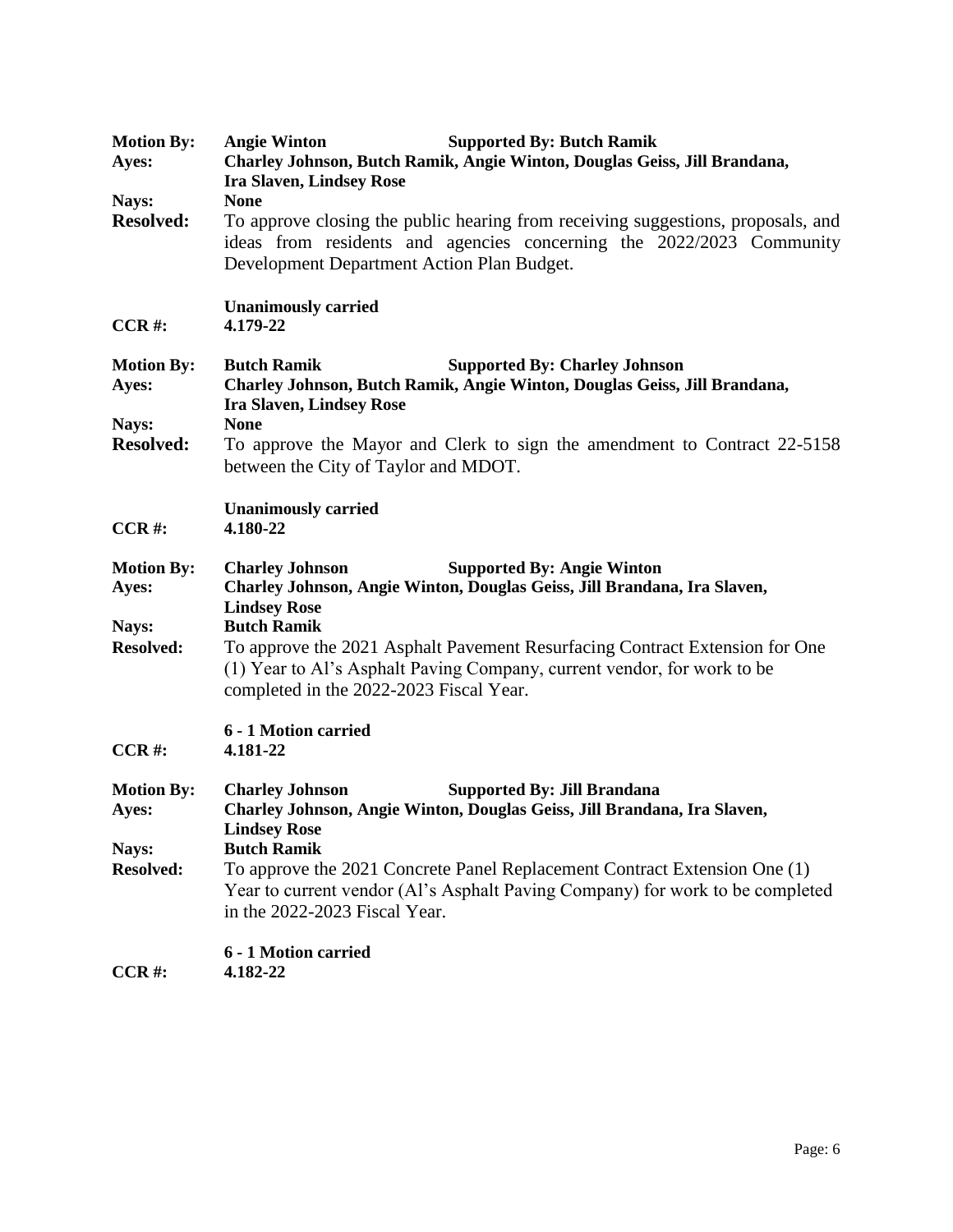| <b>Motion By:</b><br>Ayes:          | <b>Supported By: Angie Winton</b><br><b>Charley Johnson</b><br>Charley Johnson, Butch Ramik, Angie Winton, Douglas Geiss, Jill Brandana,<br><b>Ira Slaven, Lindsey Rose</b>                                                                                                              |
|-------------------------------------|------------------------------------------------------------------------------------------------------------------------------------------------------------------------------------------------------------------------------------------------------------------------------------------|
| Nays:                               | <b>None</b>                                                                                                                                                                                                                                                                              |
| <b>Resolved:</b>                    | To approve the attached Purchase Agreement increase for the PA972 UniFirst<br>Corp in the amount of \$4,500. Funded through General Fund-Motor Vehicle<br>Pool-Uniform account.                                                                                                          |
| $CCR$ #:                            | <b>Unanimously carried</b><br>4.183-22                                                                                                                                                                                                                                                   |
| <b>Motion By:</b><br>Ayes:<br>Nays: | <b>Supported By: Butch Ramik</b><br><b>Charley Johnson</b><br>Charley Johnson, Butch Ramik, Angie Winton, Douglas Geiss, Jill Brandana,<br><b>Ira Slaven, Lindsey Rose</b><br><b>None</b>                                                                                                |
| <b>Resolved:</b>                    | To approve Belfor USA Group, Inc., low bid, to complete the needed repairs and<br>restoration work at West Mound Church, located at Heritage Park, for an amount<br>not to exceed \$115,000. Funded through General Fund Building Repairs Insurance,<br>pending insurance reimbursement. |
| $CCR$ #:                            | <b>Unanimously carried</b><br>4.184-22                                                                                                                                                                                                                                                   |
| <b>Motion By:</b><br>Ayes:          | <b>Supported By: Jill Brandana</b><br><b>Angie Winton</b><br>Charley Johnson, Butch Ramik, Angie Winton, Douglas Geiss, Jill Brandana,<br><b>Ira Slaven, Lindsey Rose</b>                                                                                                                |
| Nays:<br><b>Resolved:</b>           | <b>None</b><br>To amend CCR#: 2.61-22 to change vendor for the Summer Festival 2022 from<br>Acee Deucee to Turner Sanitation.                                                                                                                                                            |
| $CCR$ #:                            | <b>Unanimously carried</b><br>4.185-22                                                                                                                                                                                                                                                   |
| <b>Motion By:</b><br>Ayes:          | <b>Butch Ramik</b><br><b>Supported By: Charley Johnson</b><br>Charley Johnson, Butch Ramik, Angie Winton, Douglas Geiss, Jill Brandana,<br><b>Ira Slaven, Lindsey Rose</b>                                                                                                               |
| Nays:<br><b>Resolved:</b>           | <b>None</b><br>To approve Du-All Cleaning Inc., low quote, to provide carpet and upholstery<br>cleaning services, for an amount not to exceed \$2,422. Funded through TBA<br>Repairs and Maintenance.                                                                                    |
| $CCR$ #:                            | <b>Unanimously carried</b><br>4.186-22                                                                                                                                                                                                                                                   |